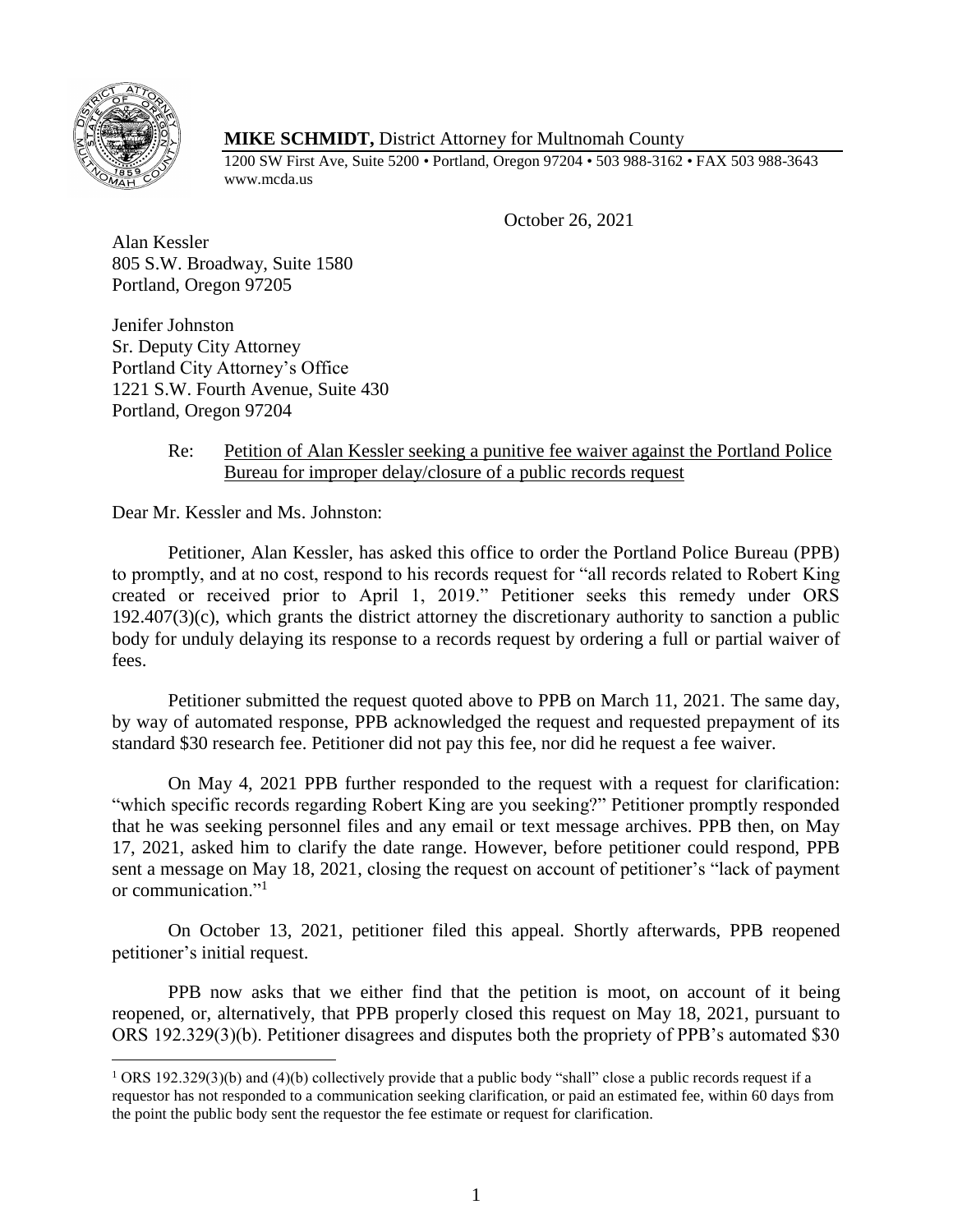Page 2 October 26, 2021 Petition of Alan Kessler

fee estimate and the uniformity of the City's application of the 60-day rule in ORS 192.329(3)(b).

As discussed below, we find that PPB has not violated the timelines set out in ORS 192.329 and, thus, that we lack the authority to grant the relief petitioner seeks. We need not address whether or not this request was properly closed in May because resolving that issue does not inform our dispositive analysis under ORS 192.407 and 192.329.

#### **DISCUSSION**

#### A. ORS 192.329 – Timeliness

In this case PPB acknowledged petitioner's request the same day he made it, in compliance with the five-day deadline provided in ORS 192.324. This acknowledgement also contained its standard estimate for initial research costs: \$30. According to ORS 192.329(3)(b) the timelines set out in ORS 192.329 are tolled upon issuance of a fee estimate, until payment or waiver of that amount.

Petitioner does not dispute this point of law, rather he challenges the legality of an automatic and automated \$30 estimate. Rather, he argues that this is not "a fee permitted under ORS 192.324" and thus does not serve to toll PPB's obligation to respond. Under Oregon's public records law a sub-judicial adjudicator, either the district attorney or Attorney General, lacks authority to evaluate whether or not a fee estimate represents an agency's "actual cost" under ORS 192.324(4). *Petition of Babcock*, MCDA PRO 15-22 (2015); *Petition of Mayes*, Att'y Gen. PRO (Mar. 29, 2000).

All that we are empowered to determine is whether a fee estimate is so grossly excessive that it constitutes a constructive denial of the request. *Petition of Wright*, MCDA PRO 16-29 (2016). In this case, with a request for potentially decades of records relating to a retired PPB employee, it is implausible that \$30 so grossly overestimates the actual cost as to constitute a constructive denial of petitioner's request.

Because this fee estimate was issued, and neither paid nor waived, none of the time from March 11, 2021 to present counts against PPB for purposes of the timelines in ORS 192.329. As such, we cannot find that PPB has unduly delayed its response.

### B. ORS 192.407 – Sanctions

### ORS 192.407(3) provides,

If the Attorney General, the district attorney or a court grants a petition filed under this section, the order granting the petition […] [m]ay order a fee waiver or a fee reduction if a public body has responded to the request with undue delay or has failed to respond to the request in the time and manner prescribed in ORS 192.329.